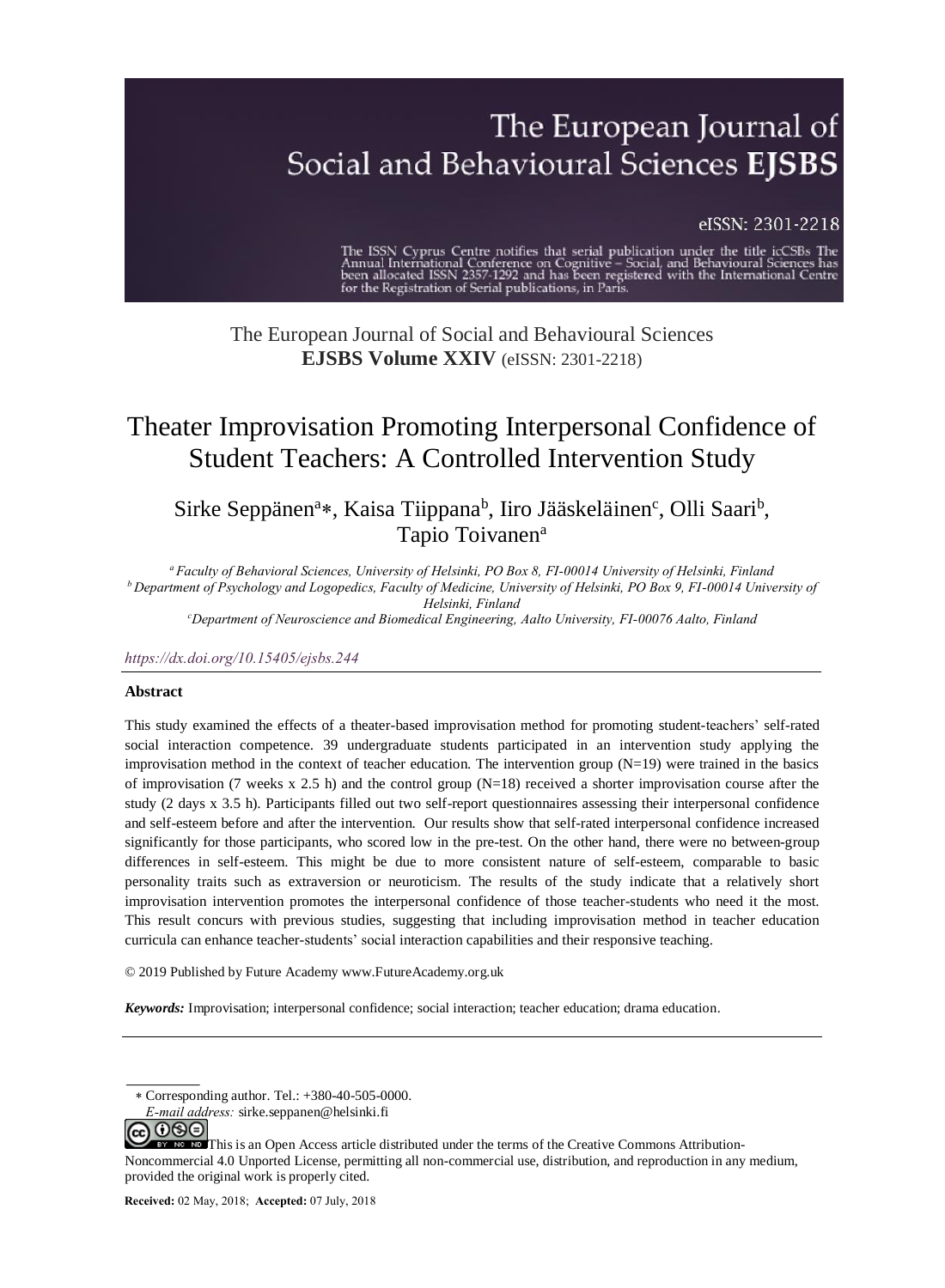#### **1. Introduction**

When planning a lesson, a teacher arranges learning objectives, relevant substances and appropriate teaching methods into a coherent whole, adjusted to the level and diverse needs of the pupils. However, even the best-structured lesson will not proceed as planned in the presence of emotional turbulence between pupils, situational challenges (say, educational technology malfunctions) or any other unexpected issue affecting one pupil or the whole class. A readiness to change plans is required, or as Sawyer (2011) states: *"Great teaching involves many structuring elements, and at the same time requires improvisational brilliance"* (p. 2). By accepting the idea that teaching is also improvisational, we can use the theater-based improvisation method as a tool to develop the abilities of teachers to be flexible and constructive when teaching (Lehtonen, Kaasinen, Karjalainen-Väkevä, & Toivanen, 2016).

#### *1.1. Fundamentals of Improvisation and Previous Research in Teacher Education Context*

Here, improvisation means an approach to actors training, theater form and genre of drama education created in Europe (e.g. Konstantin Stanislavski) and in the United States in the 1960's by Viola Spolin (1999) and developed further by Keith Johnstone (1985). Besides being a popular genre of performing theater, improvisation is a suitable tool for the study of social interaction (Johnstone, 1985, 1999; Spolin, 1999). Being a highly flexible method and adjustable to the specific needs of research, the method works with groups as well as with individuals. One strength of the method is the possibility of step-by-step detection of how the course of an interaction is constructed (Lobman, 2006) and it aids understanding of how to be influential during your turn in a social interaction.

The main idea of improvisation is the *"Yes, and" -principle*, i.e. always accepting the idea of a partner ('yes') and elaborating it with another association ('and'). The new 'and' association is essential, for the partner may accept it in turn, and continue with a new elaboration. This ongoing give-and-take fosters the sense of cooperation and produces a shared ownership of the scene, where both partners create it equally (Sawyer, 2004; Lobman, 2006). For example:

*"Would you like to go to the cinema?"*

- *"Yes, and wouldn't it be nice if Cathy could join us?"*
- *"Yes, and since it is her birthday, we might buy her ticket."*

*"Yes, and popcorn too."*

The opposite of accepting is negating or blocking any given idea (or 'offer', as conceptualized in improvisational vocabulary), either verbally or non-verbally. Besides outright negations, i.e.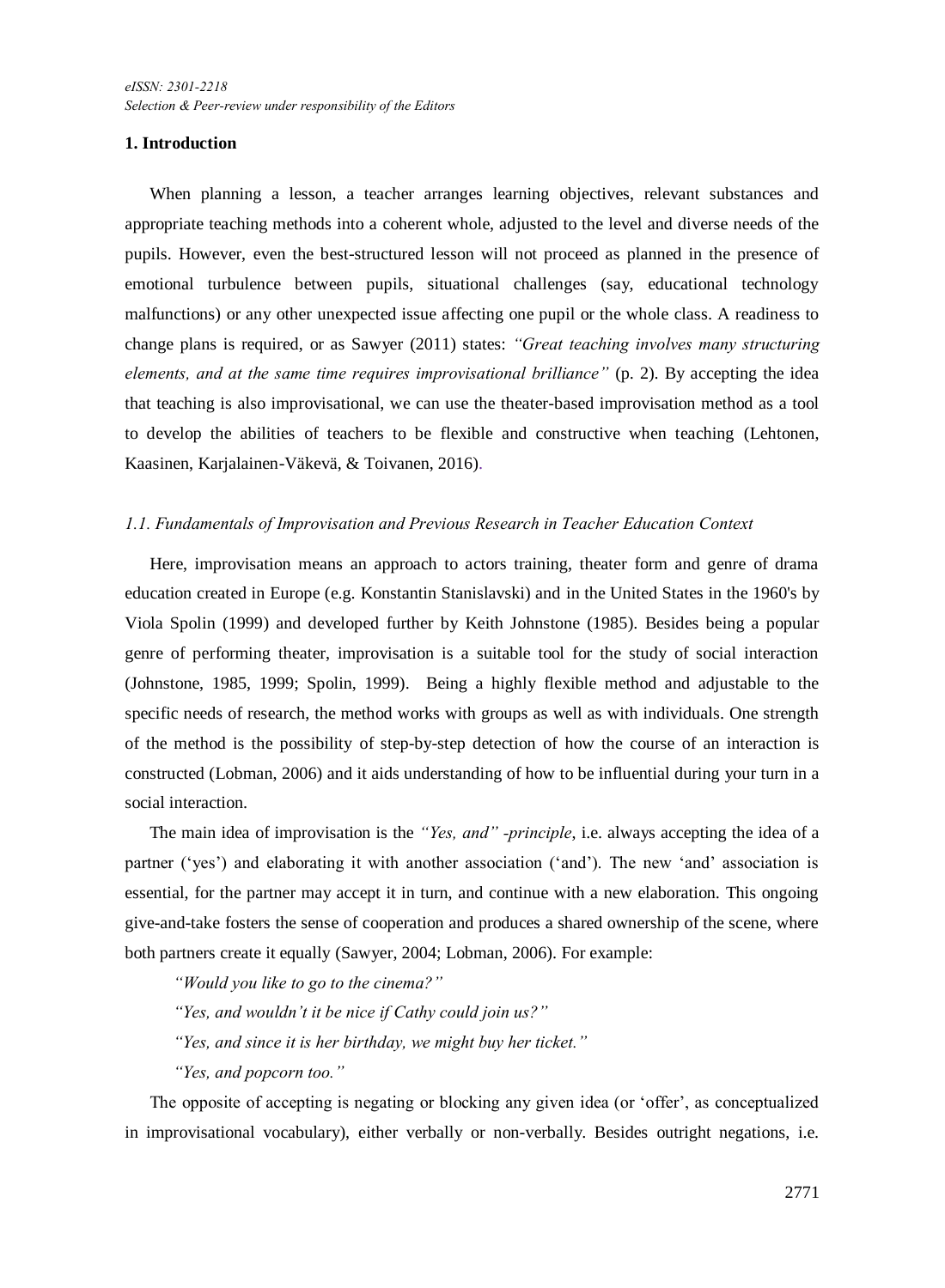#### *[http://dx.doi.org/1](http://dx.doi.org/)0.15405/ejsbs.244 eISSN: 2301-2218 / Corresponding Author: Sirke Seppänen Selection & Peer-review under responsibility of the Editors*

refusing the partner's offer totally, there is a wealth of more subtle negations, such as interrupting, undermining, making jokes of the idea or non-verbal blocking. Negations are avoided since they prevent the improvisational scene developing further and inhibit collaboration between the partners.

In addition to accepting and blocking, basic concepts discussed in the theatre improvisation literature and used in the improvisation courses of this study are (i) *spontaneity*, i.e. reacting to any unpredictable situation without planning or censoring one's own ideas, (ii) *presence*, when one's attention is actively focused outward on one's partners and environment (Drinko, 2013b, p. 97), (iii) *group creativity,* as new insights emerging from the actions of all the participants (Sawyer, 2004, 2012) and (iv) *tolerating mistakes,* by reframing mistakes merely as events, where something else happens than what was anticipated (Johnstone, 1985, 1999; Lehtonen, Kaasinen, Karjalainen-Väkevä, & Toivanen, 2016; Spolin, 1999). There is no "right" or "wrong" in improvisation, only unexpected words or motions, which merely direct the scene differently than expected. (Barrett, 1998; Vera & Crossan, 2005) Therefore, the abundantly cultivated slogan *"a mistake is a gift"* among the practitioners of improvisation, means that the surprise element of mistakes may also offer imaginative turns, thus modulating mistakes into "gifts". For example, if a partner accidentally stumbles and falls in an improvisational scene, this might redirect the scene to calling the ambulance and heading to a hospital to treat her broken leg.

Another key concept of improvisation is *status expression*. In improvisation, status refers to a variety of verbal and non-verbal behaviors indicating the social dominance of a person (Johnstone, 1985, pp. 33–39). According to Mason, Magee, & Fiske (2014) "Status is a property of social relationships, negotiated between interacting individuals and revealed through their behavior" (p. 1131)*.* When placed on a high-low continuum, high and low-status persons act differently in relation to time, space and other people (Smith & Magee, 2015). However, status is not a permanent feature but varies according to the situation and individuals. Since status expression is often subtle and subconscious, status exercises in the improvisational context focuses on becoming aware of and manipulating one's status expression. Thus, the understanding of status behavior may promote social interactions by providing means to elaborate one's own comprehensive expression in a more flexible and context-related manner (Coppens, 2002).

Previous research on improvisation in the context of teacher education and teacher-pupil interaction indicates that the method promotes both teachers' interaction skills and the interactional dimension and creativity of teaching (Lobman, 2005, 2014; Sawyer, 2012). Thus, improvisation has been explored when developing teachers' interaction skills (Lobman, 2006; Sawyer, 2004, 2006; Toivanen, Komulainen, & Ruismäki, 2011), classroom climate (Maples, 2007), early childhood teaching (Graue, Whyte, & Karabon, 2015) and enhancing the emotional intelligence of Master of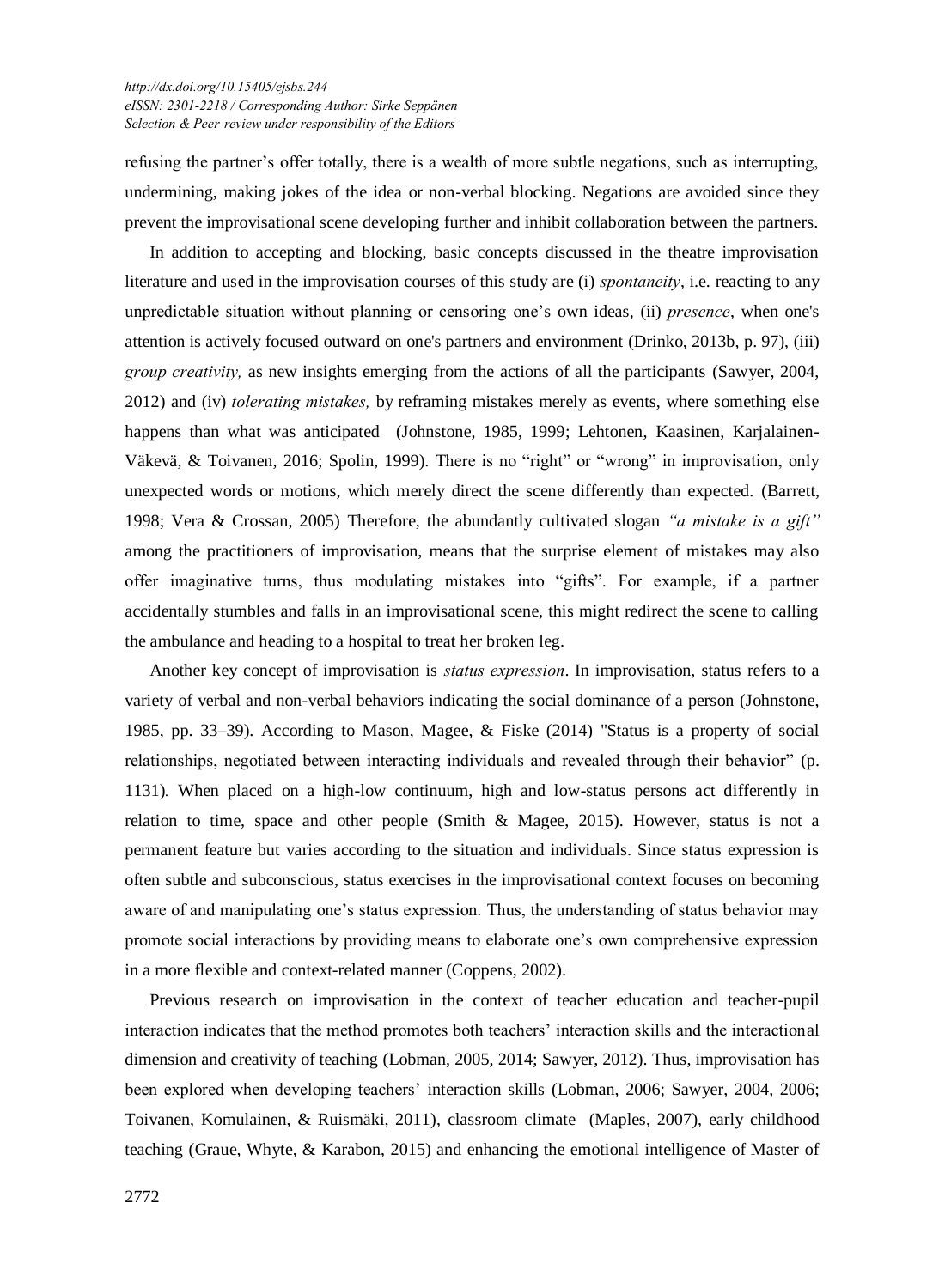Business Administration students (Weis & Arnesen, 2014). According to Lehtonen, Kaasinen, Karjalainen-Väkevä, & Toivanen (2016) *"When the students realize that their teacher is present, listening and reacting to their initiatives, a positive atmosphere of mutual trust is promoted*" (p. 561). Also, Drinko (2013b, p. 93,97) and Lobman (2006) suggest that positive findings might be due to enhanced listening skills and situation-focused sensitivity, leading to a heightened perception of the subtle verbal and non-verbal cues of the pupils and finally to better ensemble collaboration.

#### *1.2. Psychological approach to the fundamentals of improvisation*

To better understand improvisation in the context of social interaction, we will also introduce a phenomenon hindering positive social interaction. *Fear of social rejection* is an essential factor guiding our behavior since humans as a social species possess fundamental motivations to belong and obtain social acceptance from relevant others (Cialdini & Goldstein, 2004; Klucharev, Hytönen, Rijpkema, Smidts, & Fernández, 2009; Wiggert, Wilhelm, Reichenberger, & Blechert, 2015). Social-evaluative threats especially trigger coordinated psychophysiological and behavioral responses to prevent negative effects (Gruenewald, Kemeny, Aziz, & Fahey, 2004; Frisch, Häusser, & Mojzisch, 2015; Massey-Abernathy, Byrd-Craven, & Swearingen, 2015).

The fear of social rejection is related to the *fear of failure*, since making mistakes may result in social exclusion or loss of the status of one's social self. Gruenewald, Kemeny, Aziz, & Fahey (2004) define threats to the social self *"…as situations that contain the potential to devalue one's social self by calling into question abilities, competencies, or traits on which a positive social image is based (e.g. evaluative situations, such as giving a presentation at work or school), or situations characterized by potential or explicit rejection"* (p. 916). It is not surprising, that our brains are fine-tuned to monitor, detect, and respond to errors and deviations from the expected development of social interactions (Somerville, Heatherton, & Kelley 2006; Klucharev et al. 2009; Gunther Moor, Crone, & van der Molen, 2010; Wiggert, Wilhelm, Reichenberger, & Blechert, 2015). Gradually, the anticipation of threatening mistakes in social situations may be transformed into a vicious circle of fear, paradoxically hindering social inclusion.

The psychological theory of emotion regulation strategy (Gross, 1999, 2015; Kalisch et al., 2005; McRae, 2016), known as *cognitive reappraisal*, seems to bear extraordinary similarities with improvisation. Cognitive reappraisal strategy has been used extensively as a treatment for stressful conditions, such as social anxiety. Cognitive reappraisal involves changing the way we think about a situation in order to change how we feel about it, for example reinterpreting negative aspects of stimuli (a person frowns as you speak) as neutral or positive (the person is not angry, but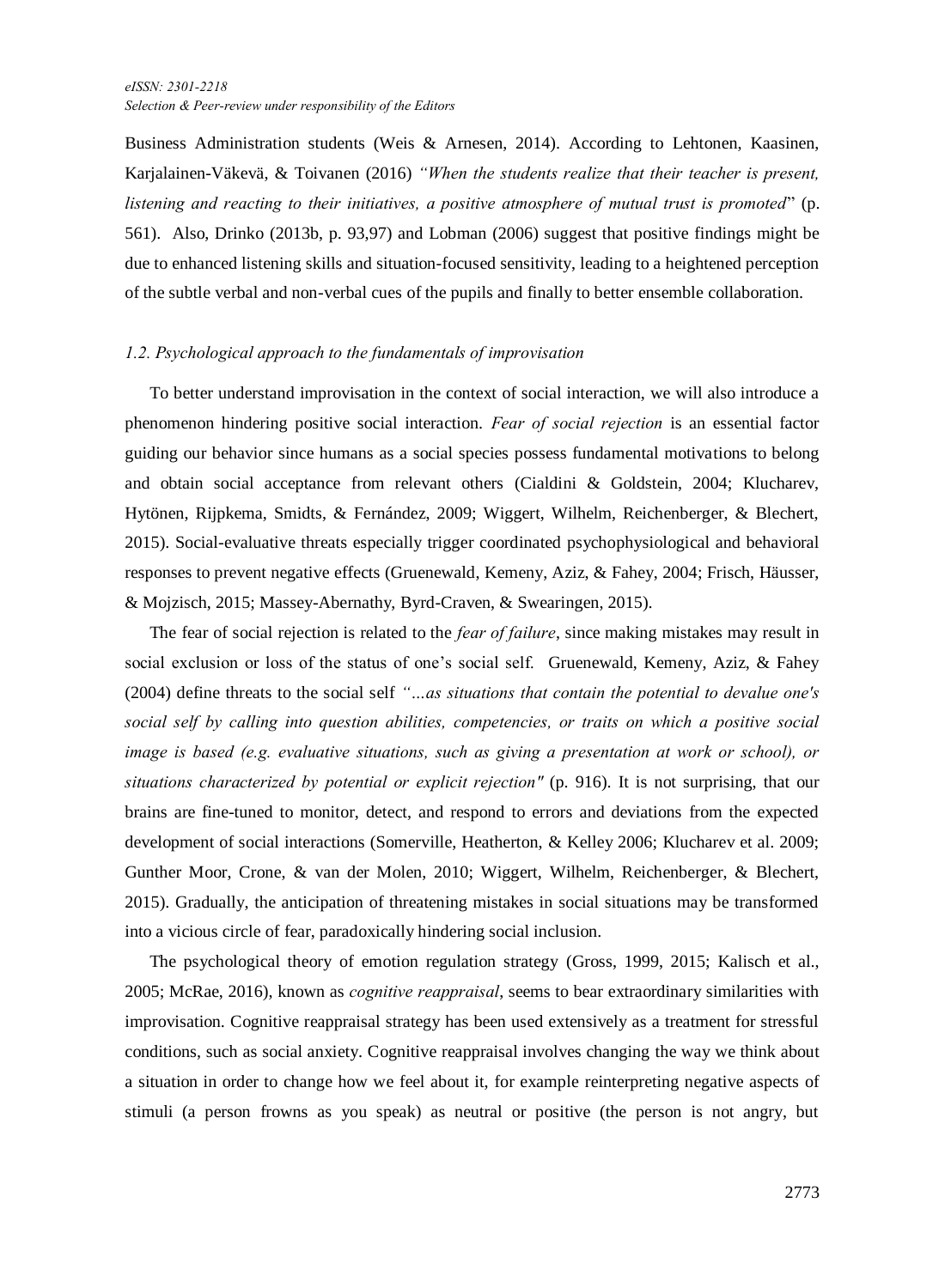concentrating intensively on what you are saying) (Brooks, 2014; Kalisch et al., 2005; McRae, 2016).

Repeated exposure to fear-provoking stimuli is a central component of the various forms of cognitive behavioral therapies, allowing the subject to experience a reduction in anxiety, i.e. habituate (Amir, Weber, Beard, Bomyea, & Taylor, 2008; Finn, Sawyer, & Schrodt, 2009). From this perspective, improvisation might be regarded as a cognitive reappraisal strategy, due to the extensive desensitization of the fear of failure and social-evaluative threat. Numerous drills at the very beginning of improvisation training courses reconsider and reframe the meaning of a mistake (i.e. failure) and change its emotional connotation from negative to positive. Mistakes are reframed merely as events, where something else happens than was anticipated.

#### *1.3. Interpersonal Confidence and Self-Esteem*

Although improvisation has been used in teacher education to increase student teachers' social interaction skills, this study is focused on using improvisation to develop student teachers' *interpersonal confidence*. By interpersonal confidence, we mean the belief of one's capability to interact effectively in social situations. This was measured by a questionnaire developed by Novák (2017) for a similar improvisation intervention study on student teachers' interpersonal confidence. We distinguish the concepts of social skills and confidence, as individuals might have the ability and plenty of knowledge about social interaction behavior but lack enough confidence to use the skills and information they possess. Additionally, we use the term interpersonal confidence as a *situationally specific* feature, focusing on social interaction situations rather than the more general trait of self-confidence. Other studies on situationally specific self-confidence have been conducted for example in the context of nursing students (Chesser-Smyth  $\&$  Long, 2013), medical students (Shochet, King, Levine, Clever, & Wright, 2013) and sports performance (Feltz, 1988), indicating that self-confidence can be fostered and contributes to skillful behavior.

We were interested in the effects of improvisation on student teachers' *self-esteem* as well. Here, we define self-esteem as one's perceived self-worth and self-acceptance. This was measured by Rosenberg's Self-esteem Scale, which is a widely used measure of self-esteem for research purposes (Robins, Hendin, & Trzesniewski, 2001; Rosenberg, 1965). Self-esteem has been considered a relatively stable trait of a person, though there is evidence of the fluctuation of selfesteem across one's life-span (see Orth & Robins, 2014). Like self-confidence, self-esteem does not necessarily reflect a person's objective skills and abilities (e.g. social interaction skills), i.e. people with low self-esteem may not reach their full potential in social interaction.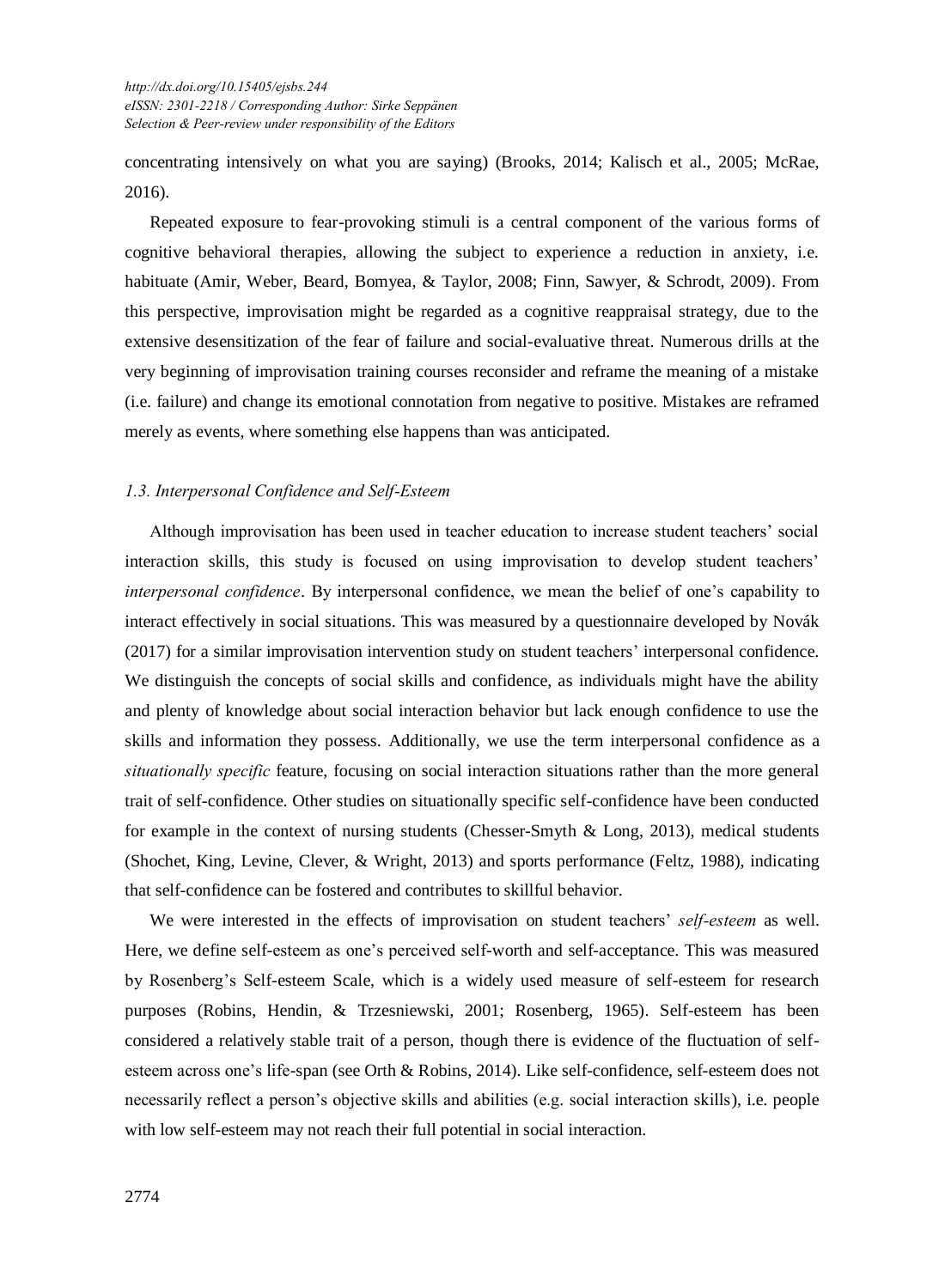#### **2. Purpose of the Study**

We designed an improvisation course especially aimed at student teachers, providing an experiential learning environment to develop student teachers' social interaction abilities to be flexible and context-related when teaching. This is important, because teacher-pupil interaction has been linked to number of outcomes, for example with pupil's academic and social skills development and motivation (Hamre et al., 2013; Mashburn et al., 2008; Muhonen, Rasku-Puttonen, Pakarinen, Poikkeus, & Lerkkanen, 2016). We specifically hypothesized that improvisation intervention, as a cognitive reappraisal strategy against the social-evaluative threat, will enhance both interpersonal confidence and self-esteem of the student teachers.

#### **3. Methods**

#### *3.1. Participants*

Thirty-nine healthy student teachers (33 female, 5 male and 1 other) ranging in age from 20 to 40 years (M=27.1, SD=6.5) were recruited with an advertisement of an improvisation course for "individuals who are not confident about one's social interaction skills and experience stress in new, unexpected situations and when performing". The participants were undergraduate students who were studying to be class teachers (14), home economics teachers (8), early childhood teachers (7), special education teachers (4), subject teachers (3), and craft teachers (2), and one (1) architect student). They received course credit for participation in the study, except for the architect student, who studied in another university and could not be granted course credits. Thirty-eight (38) participants completed the study, as one participant did not provide answers to the postquestionnaire.

The sample criteria required that the participants had no experience of the improvisation method. However, some of the participants (3 students) had attended drama classes in primary or secondary school or had attended university drama workshops that might have included some improvisation. Since these drama classes took place 5 years prior to the intervention or the proportion of improvisation was minor in the university drama workshops, these subjects were permitted to participate in the intervention.

After the research period, the participants were asked if they identified any other factors that might have influenced their social interaction, for example, major life changes considering social relationships, physical or mental conditions or living environments. They were also asked if they had participated in any other social interaction course during the research period. One (1)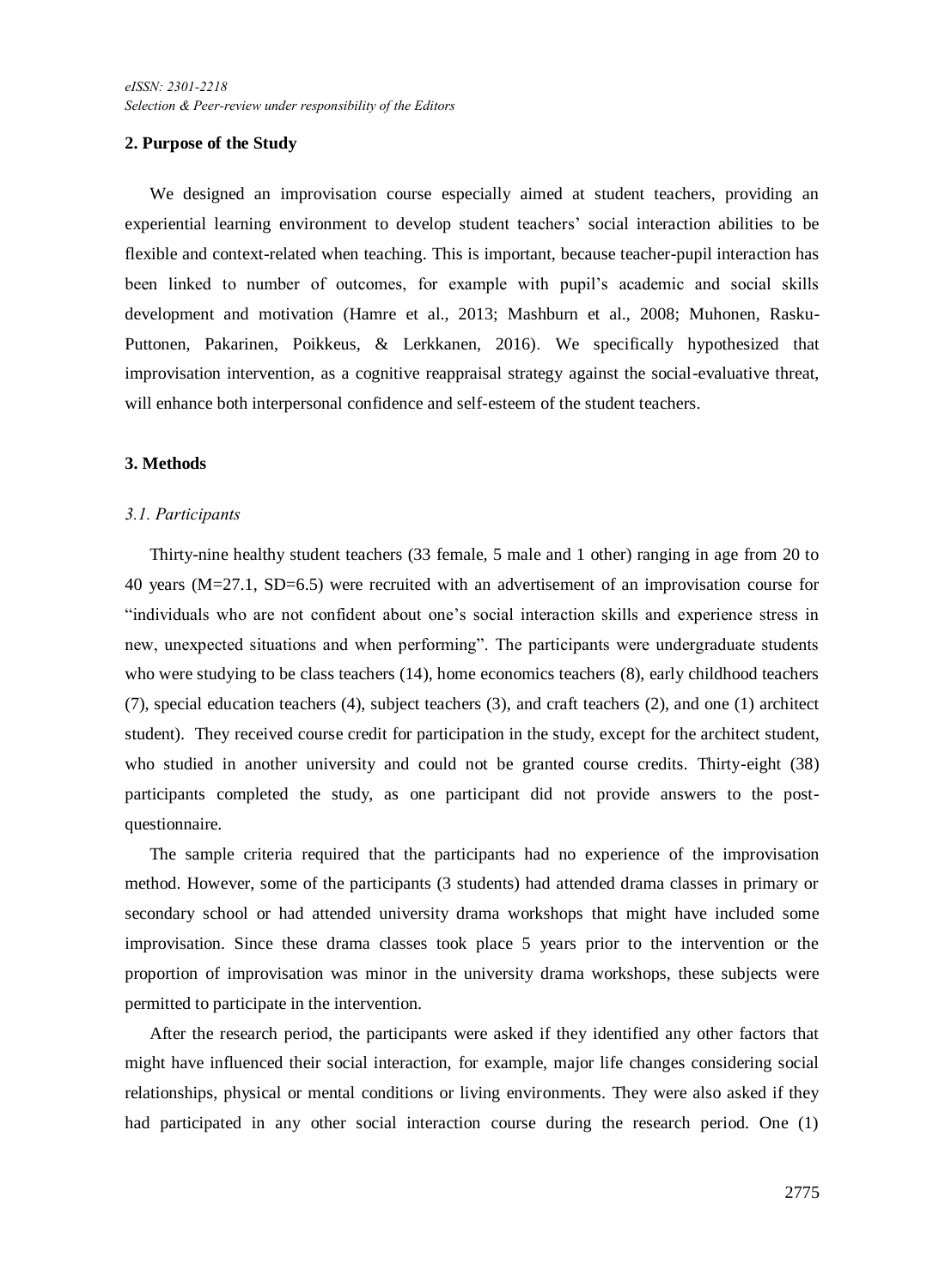participant reported participation in a professional interaction skills course which might have had an influence on social interaction and was omitted from the data.

#### *3.2. Design and procedure*

The design of the study was experimental in nature based on 2 (intervention group, control group) x 2 (pre-test, post-test) nonequivalent groups. The participants self-registered via an automated system either to the longer (intervention group) or shorter (control group) course, with the latter course organized after the study. Upon signing for the course, the participants were blind to the study condition. Thus, the assignment to experimental groups was pseudo-random (intervention group  $N=19$ , control group  $N=18$ ). To control possible initial differences between the experimental groups, independent samples t-tests were performed on the pre-test measures of age, self-esteem and interpersonal confidence. No mean differences were found, indicating that the groups did not differ before the intervention.

The participants were informed about the study procedure and gave their written consent to participate. Ethical approval for the study was attained from the University of Helsinki Ethical Review Board for the Humanities and Social and Behavioral Sciences (statement 25/2017).

#### *3.2.1. Measures and data collection*

Before the research period, the participants filled out a demographics survey and two self-report questionnaires assessing their interpersonal confidence and self-esteem.

**(1) Interpersonal Confidence Scale** measures the level of anxiety/confidence produced by various social interaction situations (Novák, 2017). The questionnaire consists of 30 positively and negatively worded statements, which are rated on a Likert scale from 0 to 5 ( $0 =$  strongly disagree, 5 = strongly agree). These statements assess various competencies trained by improvisation, for example listening skills, performance confidence, tolerating mistakes, collaboration skills and spontaneity. Examples of items measuring a) listening skills are *"Usually I don´t listen to what other people are talking about"* and *"I am a good listener*"; b) performance confidence *"During presentation, it disturbs me if my cheeks blush or my hands shake"* and *"I enjoy the attention of other people*"; c) tolerating mistakes *" If I have made a mistake, I take it with humor"* and *"I am afraid of making mistakes when I perform";* d) co-operation skills *"I find it easier to work alone than with someone"* and "*When I talk to others, I take the other speakers into account";* spontaneity *"I have the courage to take chances when dealing with new situations"* and *"I usually want things to be done in the most familiar way".*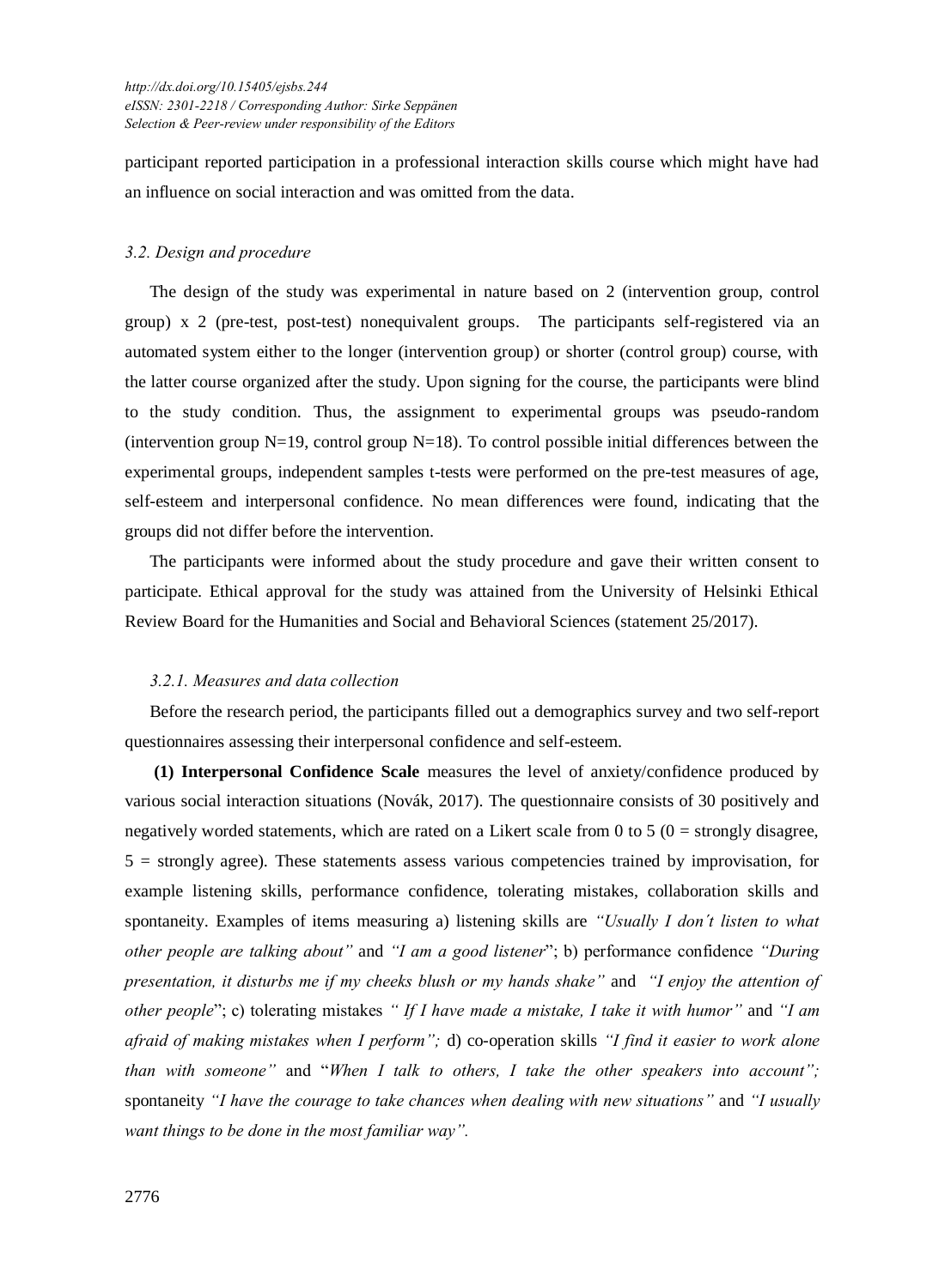The reliability of the scale in these data was assessed with Cronbach's alpha coefficient, which indicated good internal consistency (0.829), i.e. the items of the scale measured the same phenomenon.

**(2) Rosenberg's Self-esteem Scale** is a widely used measure of self-esteem for research purposes (Robins, Hendin, & Trzesniewski, 2001; Rosenberg, 1965). The questionnaire consists of ten positively and negatively worded statements about the self-worth and self-acceptance of the respondent. The Likert scale in this study was  $0.5$  ( $0 =$  strongly disagree,  $5 =$  strongly agree).

The intervention group completed the same two self-report measures after the intervention. The control group completed the self-report measures after an equivalent time between the questionnaires (Mdn=12 weeks) as the intervention group (Mdn=12 weeks).

Additionally, the pre and post-stress levels of the participants were measured in the laboratory setting. We implemented the Trier Social Stress Test (Allen, Kennedy, Cryan, Dinan, & Clarke, 2014; Kirschbaum, Pirke, & Hellhammer, 1993) followed by a mock-interview by an actor, and basic improvisation exercises with the researcher (the first author). The participants' electrical brain activity and the psychophysiological responses were measured during all conditions. These results will be reported elsewhere later to keep the present report appropriately focused.

#### *3.2.2. Improvisation Intervention*

The intervention (17.5 h) was held at a drama class of the University of Helsinki and conducted by a drama pedagogue specializing in theater improvisation  $(1<sup>st</sup>$  author). Improvisation sessions were conducted once a week over a 7-week period (30.10.-11.12.2017) and lasted for 2.5 hours.

All the sessions started with a physical warm-up. The first session began with a "drama agreement", i.e. agreeing on the guidelines for the group for achieving and maintaining a socially, physically and psychologically safe and relaxed atmosphere during the intervention. According to Johnstone (1985) *"If I want people to free-associate, then I have to create an environment in which they aren't going to be punished, or in any way held responsible for the things their imagination gives them"* (p. 118). The principles of improvisation were then introduced using the following exercises.

**a. Games of failure.** Exercises where succeeding was extremely hard, due to time pressure or other specific restrictions. The general idea was to reconsider the meaning of a mistake and change its emotional connotation from negative to positive by reframing mistakes merely as events, where something happens other than what was anticipated. For example, in a word game, where you were to develop a sentence with words beginning with S, like "Sally Sells Salt in Seattle", and failed to say it quickly enough, or used the wrong letter, or said a word already used, there was a round of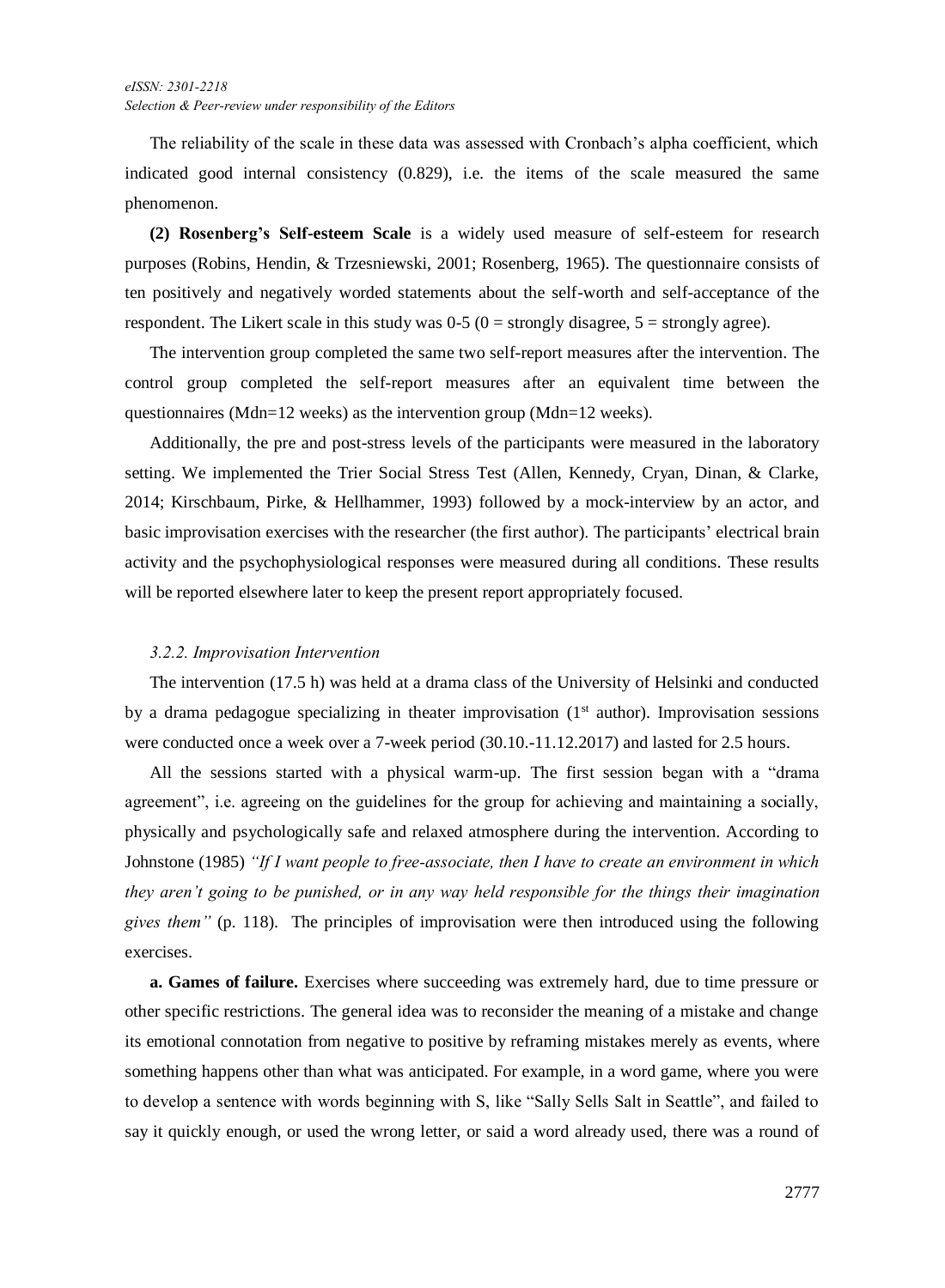applause and you would earn the right to order the next letter and choose the next player to develop a new sentence. Also, in this game mistakes were most welcome, since if no one made mistakes, the game would become extremely boring.

**b. Listening exercises.** These exercises trained the students to listen to the verbal expressions and be aware of the non-verbal expressions of their partners, as well as to listen, accept and present the participants own ideas and impulses. Group listening skills were practiced as well. One example is "One stops – everybody stops" exercise, where the whole group is just walking around the room, without any form or direction. Whenever anyone decides to stop, the whole group must stop simultaneously. The point is to stop at the very same moment, even if you could not see the initiator of the movement of stopping.

**c. Exercises of spontaneity and presence**. Exercises of an "empty mind", i.e. resisting the temptation to plan what to do or say and being ready to react to any unpredictable situations or actions of the other improvisers. Dividing or overloading the participants' attention and time pressure assist in abandoning preparation and being more present (Drinko, 2013a, pp. 69–70). There was an emphasis on not needing to be original, clever or funny, but any idea or action was acceptable. One of the first exercises was to tell an impromptu story in pairs, while being allowed to say only one word a turn, for example: *"Yesterday – I – wanted – to – go – swimming – and – I – called – my – friend – if – she – would – like – to – come – along".* This *Word at a Time* game makes planning impossible, because your partner will probably say something you couldn't expect, making any plan useless. Rather, being present, listening carefully what has been said and uttering the first word that comes to mind, keeps the story going on.

**d. Exercises of accepting and blocking**. Verbal drills on the 'Yes, and' principle of improvisation, i.e. always accepting the proposal of a partner ('yes') and elaborating on it with another association ('and'). The exercises of blocking emphasized the futility of negations since in the fictional world of improvisation any permutation of events is possible.

**e. Status exercises.** Since status behavior is often subconscious, status exercises focused on becoming aware of and manipulating it. These manipulations consisted of minor alterations in speech, attitudes and gestures, which helped in building different characters in improvisational scenes.

**f. Improvisation techniques**. Short, low threshold improvisation techniques performed by 2-4 actors at a time in front of the group. The first scenes lasted approximately 30 seconds, and the duration was gradually increased up to 2-3 minutes. The audience was asked to provide some elements for the scenes, such as the time or environment, profession or the relationship between the actors, an object, word or line to be introduced to the scene.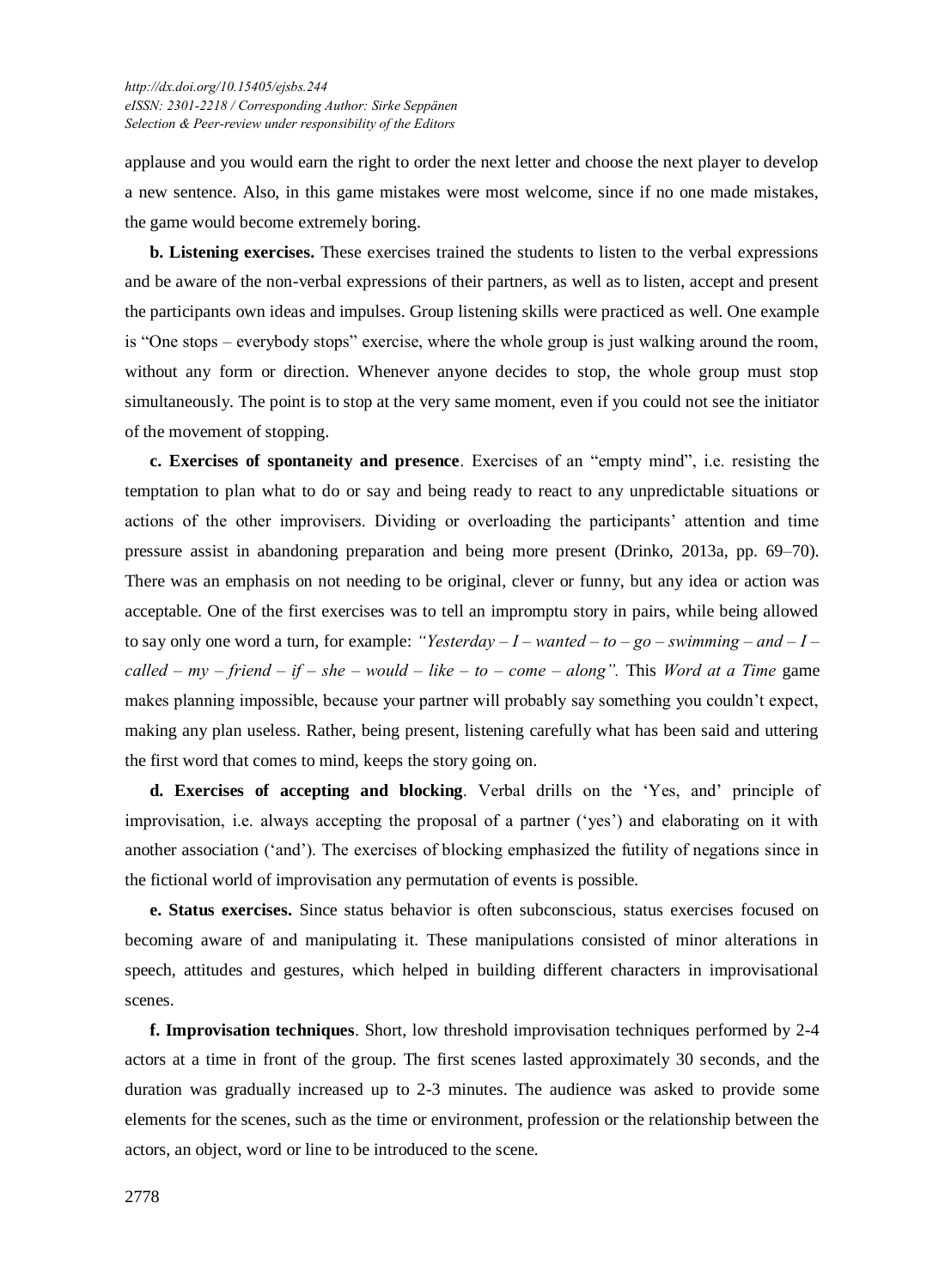**g. Discussions**. These exercises were discussed immediately afterwards, to share and reflect on experienced feelings and insights.

If a participant missed the session, additional sessions were organized, where the peer participants guided the absentees through the missed exercises.

Besides the weekly improvisation sessions, the intervention included:

**(1) Pre-course task.** As a pre-course task, the participants wrote a maximum 2 pages of reflective text about their previous experiences of social interaction anxiety and expectations for the improvisation course.

**(2) Learning diary**. Participants wrote a learning diary throughout the course. The form was informal, but a few questions were provided to assist in reflecting course experiences, i.e. what did I discover today, where did I succeed, what caused problems.

**(3) Weekly experimenting and observation exercises.** Weekly exercises comprised the observation of the everyday social interaction, finding examples of the issues learned during the sessions, and experimenting with the strategies of improvisation and status expression at home, study and the work environments. Weekly exercises were assigned at the end of each session and reviewed in the opening conversation of the next session.

**(4) Final course report and peer review.** As the final course report, the participants submitted a summary of their learning diaries, which was given anonymously to two other participants for peer review. Thus, every participant reviewed two anonymous learning diaries and received two peer reviews, to expand the understanding of the different perspectives and experiences about improvisation.

#### *3.2.3. Statistical analysis*

The negatively worded *statements* of both the Interpersonal Confidence Scale and Rosenberg's Self-esteem Scale were reversed to positive, and sum variables were computed, producing each participant's mean score (0-5). Higher scores indicated higher interpersonal confidence and selfesteem.

The Johnson-Neyman (JN) procedure based on linear regression analysis was the primary statistical procedure used. JN was developed for research into psychology and education in 1936, after which it has been modified further (Johnson & Neyman, 1936; Potthoff, 1964; Preacher, Curran & Bauer, 2006). Like the Analysis of Variance (ANOVA), the modified Johnson-Neyman procedure tests not only for significant differences between experimental groups, but also, determines a "region of significance" within which the scores between groups differ (D'Alonzo, 2004; Ji, 2016; T. R. Johnson, 2016; Tunca, 2016). Since the JN procedure is an accurate statistical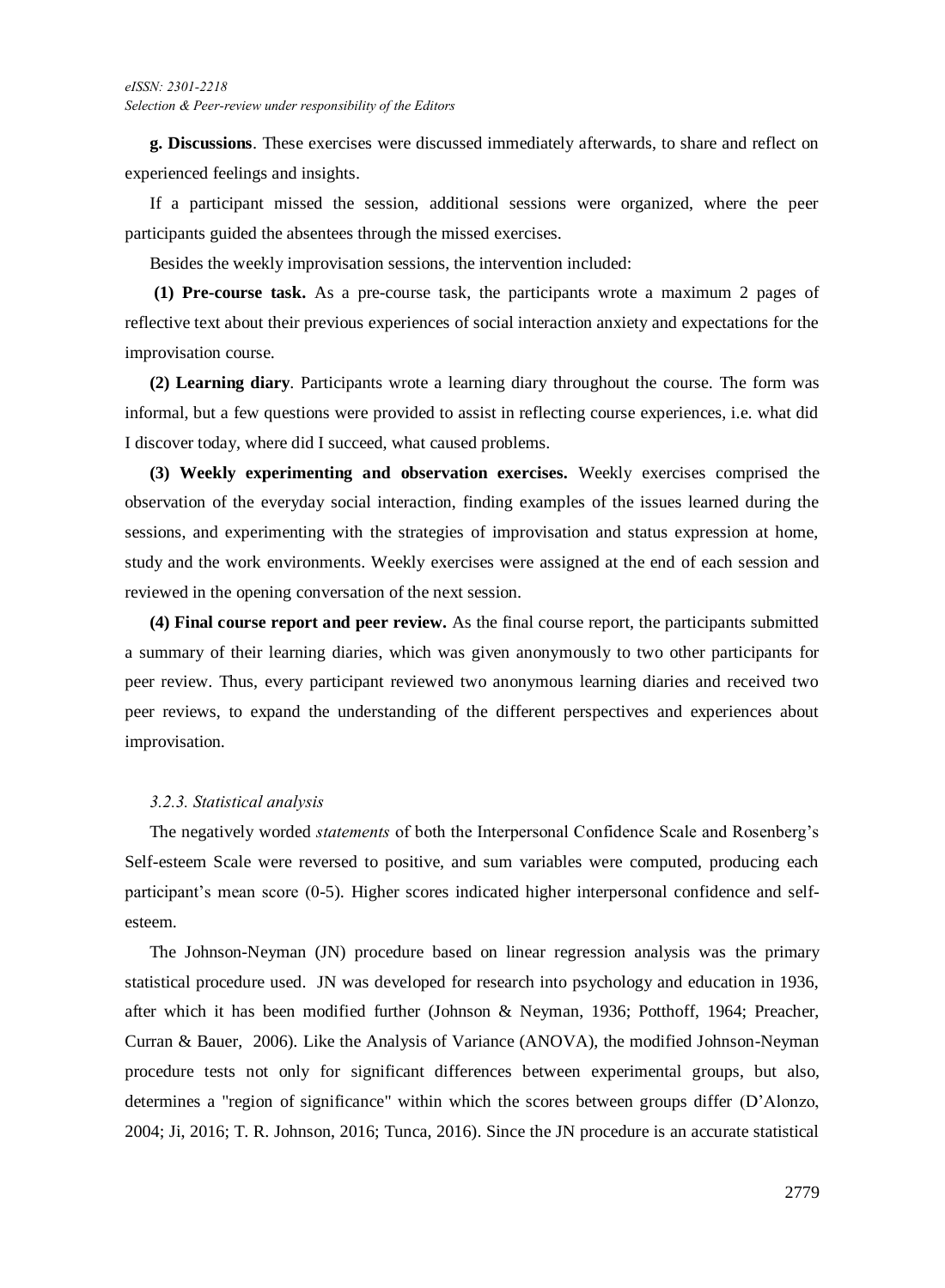method for assessing the heterogeneity of the treatment effect (Lazar, Gansky, Halstead, Slajs, & Weintraub, 2013), using JN procedure we tested the levels at which the pre-test and the post-test values of interpersonal confidence and self-esteem differed statistically significantly between the experimental groups. Thus, the division between high and low pre-test categories was directly obtained from the JN analysis.

The paired-samples t-test was conducted to compare pre- and post-test values of interpersonal confidence and self-esteem in experimental groups. Also, Cohen's effect size value was calculated from the pre-post gain scores of interpersonal confidence and self-esteem to evaluate the practical significance of the intervention.

The effect of the participants with prior experience of improvisation (3) and the effect of the missed intervention sessions (1-2 missed classes for 7 participants) was checked with the Spearman Rank Correlation Test.

#### **4. Results**

#### *4.1. Preliminary analyses*

According to the test of normality (Shapiro-Wilk), the results of the pre- and post-tests were normally distributed ( $p > 0.05$ ). Independent samples t-test was performed to pre-test measures of age, self-esteem and interpersonal confidence. No mean differences were found, indicating that the groups did not differ before the intervention (age t  $(35) = 0.589$ ,  $p = 0.560$ , interpersonal confidence t (35) = 0.876, p = 0.387, self-esteem t (24.233) = 1.287, p = 0.210).

The results of the Spearman Rank Correlation Test indicated that there was no significant association between prior experience of improvisation or missed intervention sessions and interpersonal confidence or self-esteem (Table 1).

|                                     |                                |           |           |           | 5. |  |
|-------------------------------------|--------------------------------|-----------|-----------|-----------|----|--|
| 1. Pre Interpersonal<br>Confidence  | <b>Correlation Coefficient</b> |           |           |           |    |  |
|                                     | N                              |           |           |           |    |  |
| 2. Post Interpersonal<br>Confidence | <b>Correlation Coefficient</b> | $.694***$ |           |           |    |  |
|                                     | N                              | 37        |           |           |    |  |
| 3. Pre Self-esteem                  | <b>Correlation Coefficient</b> | $.522**$  | $.449**$  |           |    |  |
|                                     | N                              | 38        | 37        |           |    |  |
| 4. Post Self-esteem                 | <b>Correlation Coefficient</b> | $.414*$   | $.445***$ | $.831***$ |    |  |
|                                     |                                | 37        | 37        | 37        |    |  |

|  |  |  | Table 1. Spearman Correlations |
|--|--|--|--------------------------------|
|--|--|--|--------------------------------|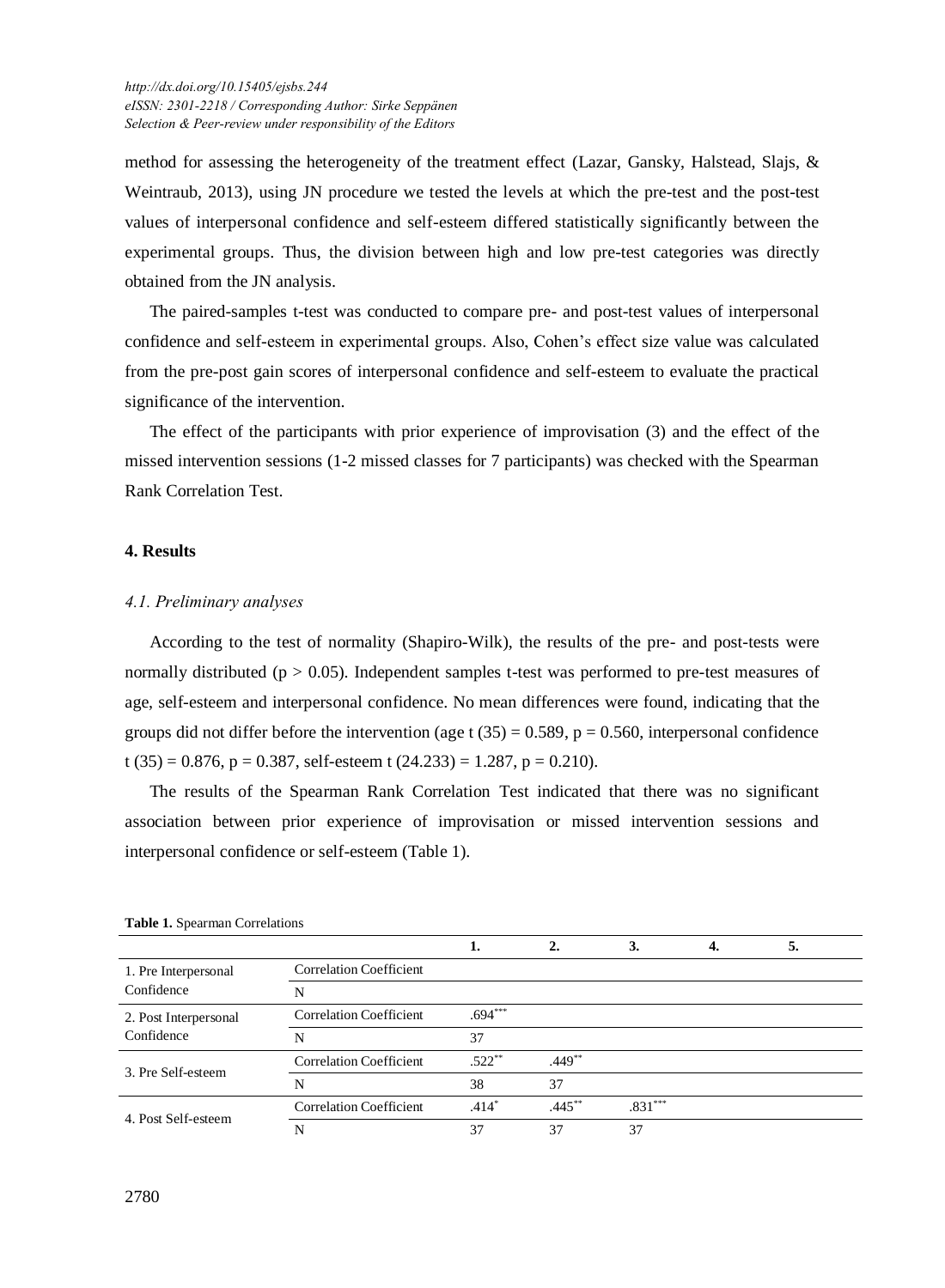*eISSN: 2301-2218 Selection & Peer-review under responsibility of the Editors* 

| 5. Missed intervention<br>sessions<br>6. Prior experience of | <b>Correlation Coefficient</b> | $-0.420$ | $-0.184$ | -0.034   | 0.127    |       |
|--------------------------------------------------------------|--------------------------------|----------|----------|----------|----------|-------|
|                                                              |                                |          |          |          |          |       |
|                                                              |                                |          |          |          |          |       |
|                                                              | <b>Correlation Coefficient</b> | 0.232    | $-0.046$ | $-0.013$ | $-0.005$ | 0.398 |

Note: \*p<0.05, \*\*p<0.01, \*\*\*p<0.001, two-tailed.

#### *4.2. Interpersonal confidence*

For the intervention group, the paired t-test results indicated a significant increase of interpersonal confidence from the pre- to post-test (t  $(18) = -2.301$ , p = 0.034). In the control group the increase was not significant (t  $(17) = -0.852$ ,  $p = 0.406$ ). Means and standard deviations of preand post-tests are presented in Table 2.

The Johnson-Neyman test analysis revealed that the effect of the intervention was significant for participants with low pre-test scores of interpersonal confidence, but not for those with high scores (Fig.1). The region of significance ranged from the lowest score to the pre-test value of 2.67.



**Figure 1.** Johnson-Neyman plot of the interaction between treatment group and time (pre-posttest of interpersonal confidence)

The horizontal axis represents the pre-test values of the interpersonal confidence and the dotted line is the regression line of treatment group predicting post-test values of interpersonal confidence. The shaded area indicates the corresponding 95% confidence intervals (CI). The CI slope crosses over the significance barrier at 2.67, indicating that the difference of the experimental groups is significant when the pre-test value is less than 2.67.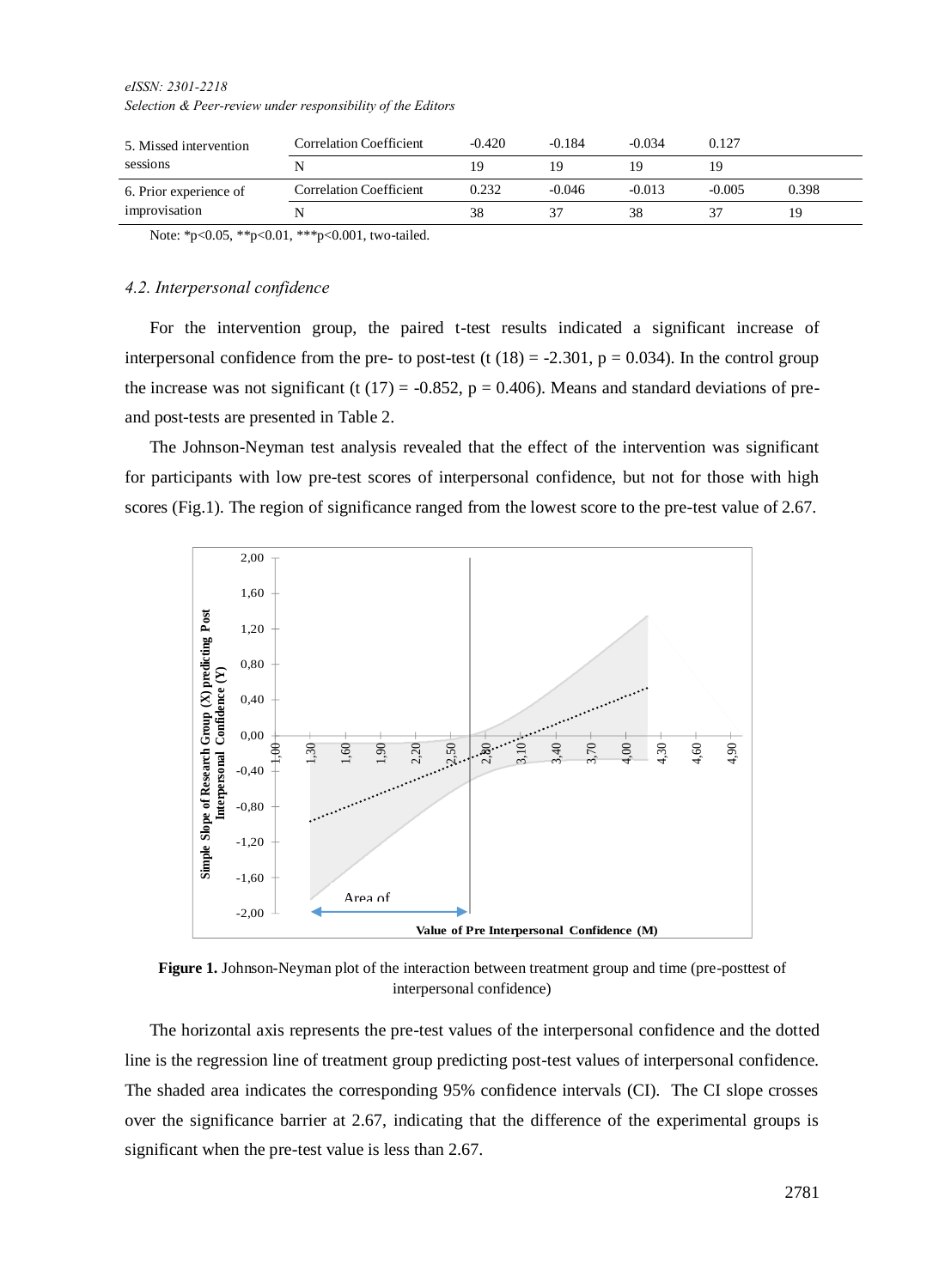*[http://dx.doi.org/1](http://dx.doi.org/)0.15405/ejsbs.244 eISSN: 2301-2218 / Corresponding Author: Sirke Seppänen Selection & Peer-review under responsibility of the Editors*



#### Pre and Post Interpersonal Confidence

Figure 2. Pre and post interpersonal confidence. Experimental groups are divided to lower and higher interpersonal confidence categories by Johnson-Neyman test (p<0.05\*)

**Figure 2.** differential treatment effects of the intervention on interpersonal confidence

Cohen's effect size value at  $d=0.96$ , calculated from the pre-post gain scores for interpersonal confidence suggested a large practical significance. When the low and high interpersonal confidence categories were examined separately, the effect size of the low category was larger (d  $=1.04$ ) than in the high category (d = 0.13).

#### *4.3. Self-esteem*

The results of paired t-test indicated a significant increase from pre- to post-test in the level of self-esteem for the intervention group (t  $(18) = -2.670$ ,  $p = .016$ ), but not for the control group (t  $(17) = -1.938$ ,  $p = .069$ ). Means and standard deviations of pre- and post-tests are presented in Table 3.

|                    |      | M    | <b>SD</b> |    |
|--------------------|------|------|-----------|----|
|                    | Pre  | 3.72 | 0.58      | 19 |
| Intervention group | Post | 3.95 | 0.59      | 19 |
|                    | Pre  | 3.32 | 1.19      | 18 |
| Control group      | Post | 3.49 |           | 18 |

**Table 3.** Pre- and Post-Test Values of Self-Esteem

 $(M = mean, SD = standard deviation, N = number of subjects)$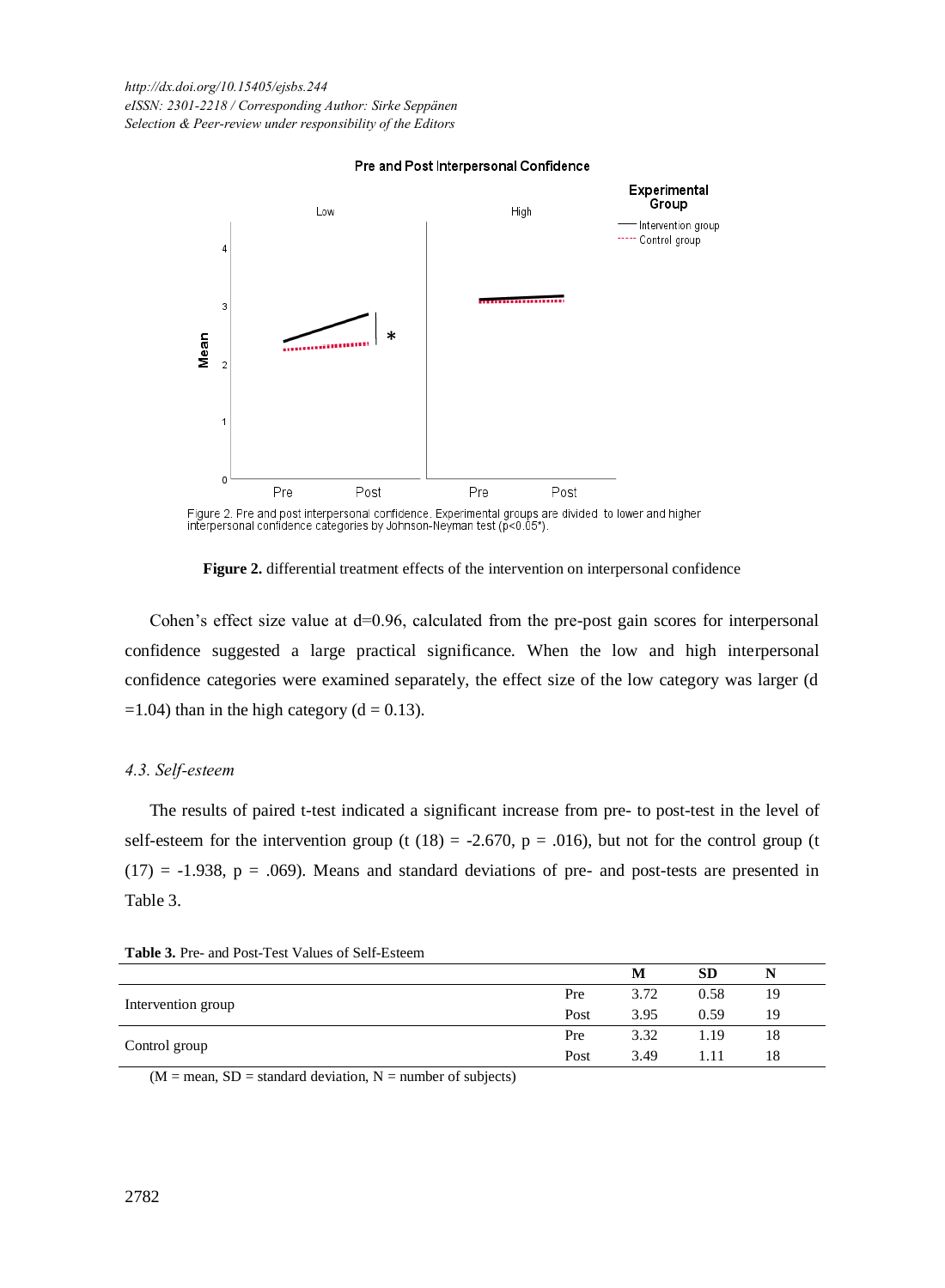*eISSN: 2301-2218 Selection & Peer-review under responsibility of the Editors* 

The Johnson-Neyman test analysis failed to find any differences between the experimental groups in their level of self-esteem after the intervention (Fig. 3).



**Figure 3.** Johnson-Neyman plot of the interaction between treatment group and time (pre-posttest of selfesteem).

The horizontal axis represents the pre-test values of the self-esteem and the dotted line is the regression line of treatment group predicting post-test values of self-esteem. The shaded area indicates the corresponding 95% confidence intervals (CI). The CI slope does not cross over the zero point at any of the pre-test value, indicating that the differences of the experimental groups are not significant.



**Figure 4.** Treatment effects of the intervention on self-esteem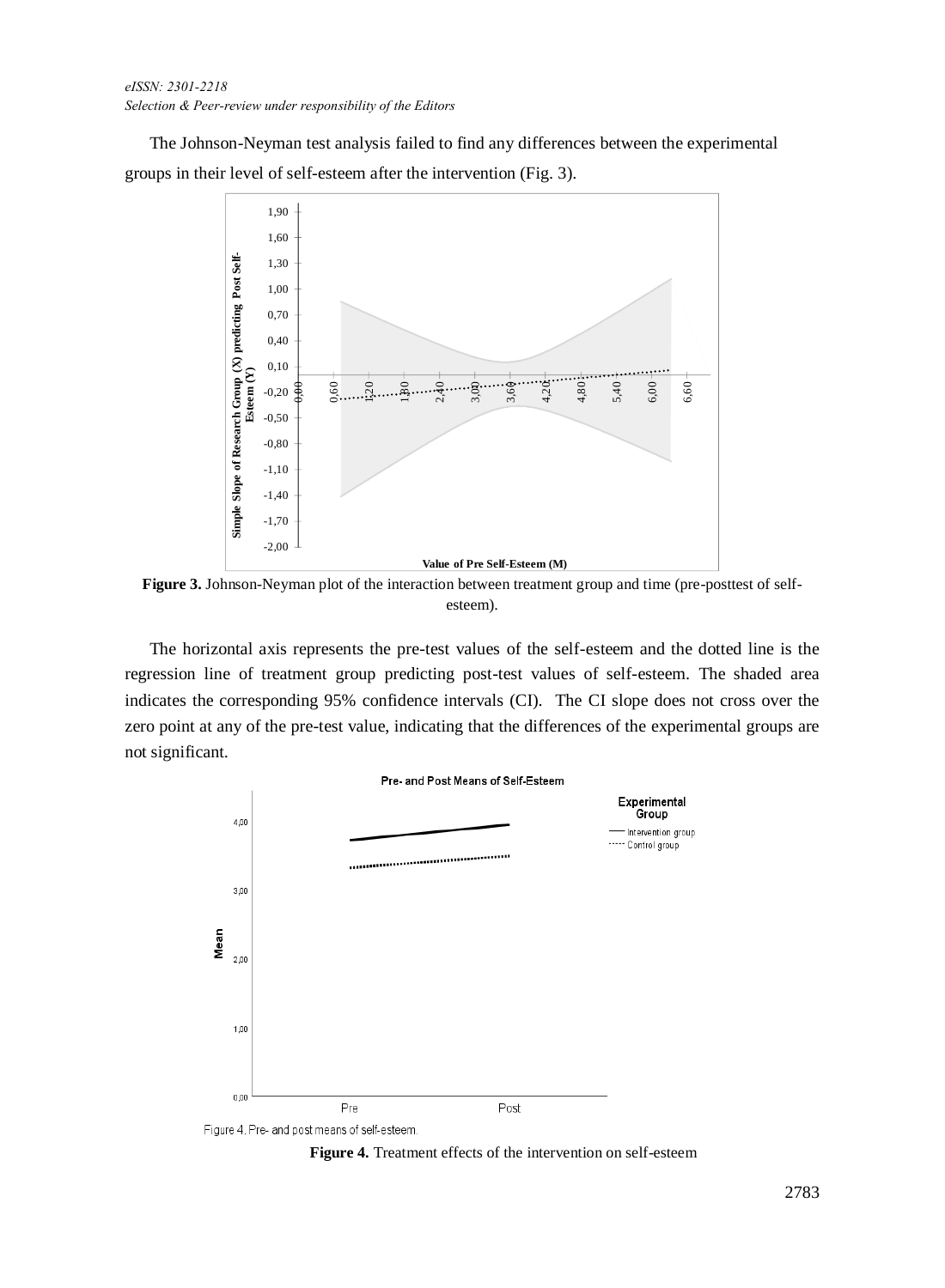Cohen's effect size value calculated from the pre-post gain scores of self-esteem suggested a low practical significance  $(d = 0.14)$ .

#### **5. Discussion and Conclusion**

This study investigated the effects of theatre-based improvisation methods in the context of teacher education. Improvisation training cultivates a specific skill set of tolerating mistakes, listening skills, spontaneity, presence, performance confidence and collaboration skills, which might contribute to the social interaction competence of the student teachers. According to the socio-constructivist learning approach, knowledge and understanding are constructed in interaction with others (Powell & Kalina, 2009). Therefore, good social interaction competence enables teachers to support their pupils' collaboration skills and their learning as well. We hypothesized that improvisation intervention promotes interpersonal confidence and self-esteem of student teachers thus potentially benefiting their future teaching and learning.

When pretest to post-test interpersonal confidence scores were compared, there was a statistically significant increase in the intervention group but not in the control group. However, we found that all participants did not respond similarly to the intervention. Compared to the control group, there was an increase for the student teachers with the lowest interpersonal confidence, but not for the student teachers with the highest interpersonal confidence. This was in line with the effect size of both categories, indicating stronger practical significance of the intervention for the student teachers with the lowest interpersonal confidence.

This finding raises intriguing questions. Why did the student teachers with the lowest interpersonal confidence gain superior benefit from improvisation intervention? One explanation might be the ceiling effect. Perhaps the students with higher interpersonal confidence were already so confident, that there was no potential for improvement. However, their mean value of posttest interpersonal confidence was 3.16 on the scale of 0-5 (maximum value 3.6 in both experimental groups), which does not support the ceiling effect explanation. Certainly, the less confident student teachers had more potential for change, but that does not necessarily mean that the change will occur. On the contrary, one might presume that more confident students would volunteer more quickly for improvisation exercises, thus gaining more training and developing more confidence through repeated learning experiences. However, this intervention was structured in such a manner, that everybody participated equally in each exercise.

Another possible explanation brings us back to the fundamentals of improvisation. Tolerating and redefining mistakes enables relaxation in the improvisational scenes because there is no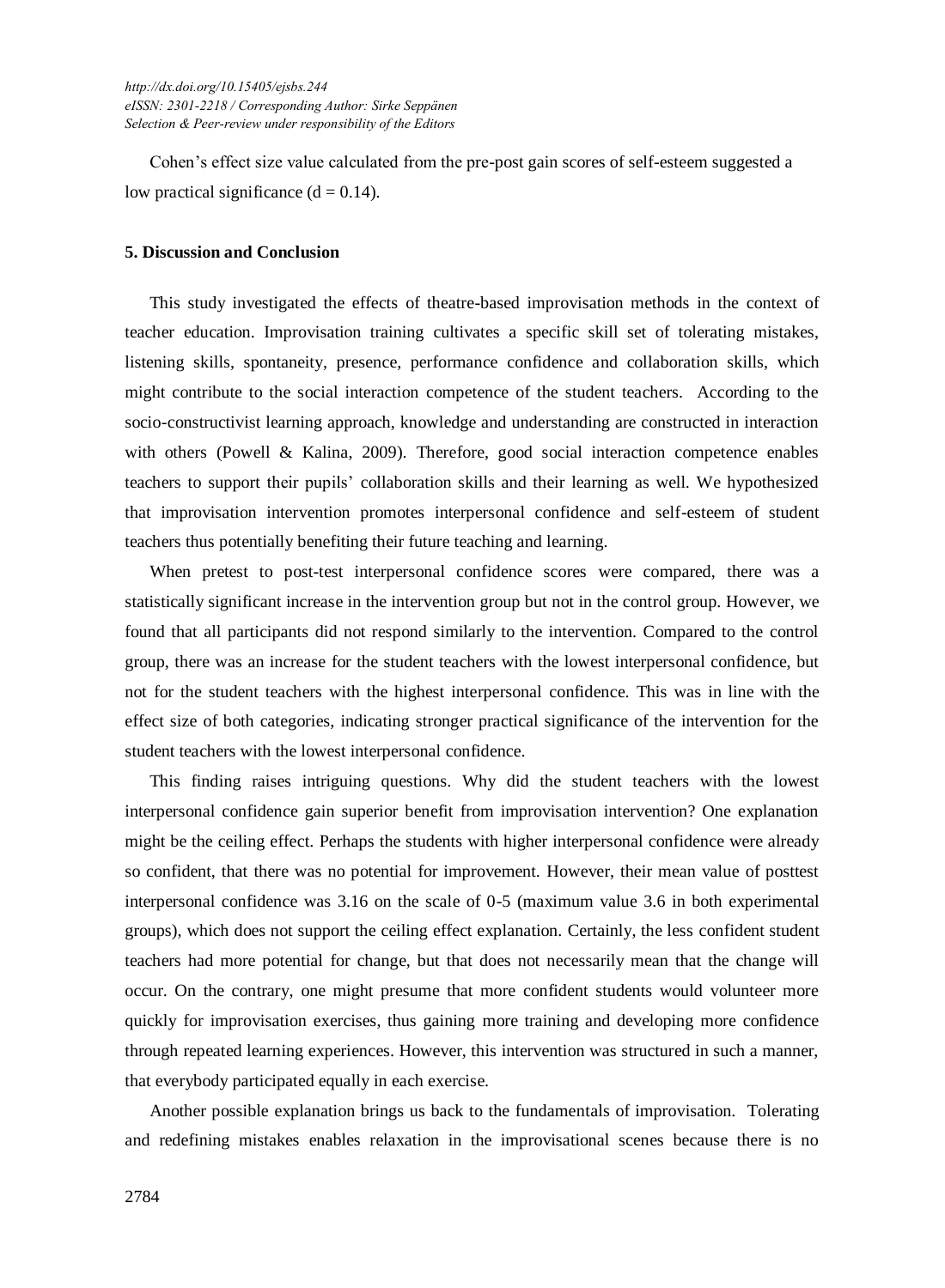#### *eISSN: 2301-2218 Selection & Peer-review under responsibility of the Editors*

pressure to succeed. This simple modification has far-reaching effects. Not only do improvisational scenes get bonus twists, but it is likely, that the social stress of the participants diminishes. As the fear of failure diminishes, it is possible to allocate attentional resources outward instead of monitoring one's own distressed feelings (*What if I fail? I must succeed!)* (Drinko, 2013a, p. 73, 82). Presuming the less confident student teachers were more stressed in social situations, they would benefit more from learning to tolerate mistakes and disengaging rumination. This might channel their cognitive resources to perceiving the subtle cues of the social situation (i.e. prosody of the voice, non-verbal expression), which in turn would lead to more situation-focused sensitivity and context-related social interaction (Rapee & Heimberg, 1997). Some support for this hypothesis is provided by Amir et al.'s (2008) study, whose attention training procedure allowed socially anxious participants to disengage their attention from threat-relevant information. If anxiety in social situations is a response to perceived threatening stimuli (Rapee & Heimberg, 1997), the cognitive reappraisal of these stimuli – as redefining the presumed negative consequences of mistakes – would diminish the stress response and lead to the reduction of anxiety.

The self-esteem increased significantly from pretest to post-test for the intervention group but not for the control group. However, we failed to see between-group differences in self-esteem. This might be due to more consistent nature of self-esteem, comparable to basic personality traits such as extraversion or neuroticism (Robins & Trzesniewski, 2005).

There are some limitations in the study that require more research. A control group of a different type of intervention might be worth studying, for example a group rehearsing nonimprovised plays for the same duration as the improvisation group. It may be assumed that the social cohesion of the group is the contributing factor to the increased interpersonal confidence, or the possibility to act out different roles in the fictional reality of a play, thus expanding selfexpression skills. Nevertheless, this kind of intervention would not prepare participants to tolerate unpredictable social situations nor mistakes, which improvisation does.

In conclusion, the results of the study indicate that a relatively short improvisation intervention does promote the interpersonal confidence of those teacher-students, who need it the most. This is important, because teacher-pupil interaction has been linked to pupils' motivation and development of academic and social skills. This finding is in line with previous research, suggesting that including the improvisation method in teacher education curricula might promote student teachers' social interaction capabilities.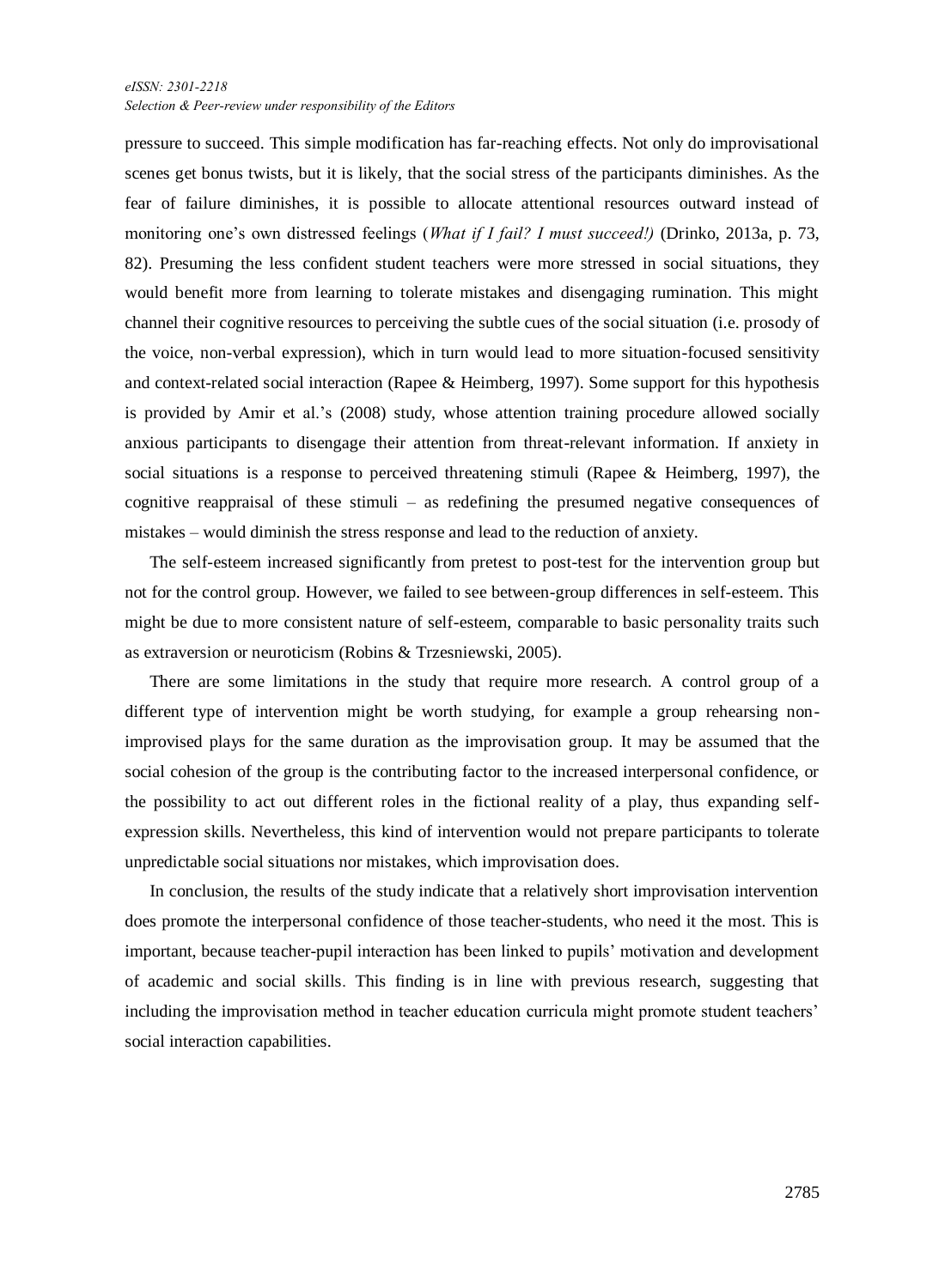#### **References**

- Allen, A. P., Kennedy, P. J., Cryan, J. F., Dinan, T. G., & Clarke, G. (2014). Biological and psychological markers of stress in humans: Focus on the Trier Social Stress Test. *Neuroscience & Biobehavioral Reviews*, *38*, 94–124. Retrieved from https://doi.org/10.1016/j.neubiorev.2013.11.005
- Amir, N., Weber, G., Beard, C., Bomyea, J., & Taylor, C. T. (2008). The effect of a single-session attention modification program on response to a public-speaking challenge in socially anxious individuals. *Journal of Abnormal Psychology*, *117*(4), 860–868. Retrieved from https://doi.org/10.1037/a0013445
- Barrett, F. J. (1998). Coda—Creativity and Improvisation in Jazz and Organizations: Implications for Organizational Learning. *Organization Science*, *9*(5), 605–622. Retrieved from https://doi.org/10.1287/orsc.9.5.605
- Brooks, A. W. (2014). Get excited: Reappraising pre-performance anxiety as excitement. *Journal of Experimental Psychology: General*, *143*(3), 1144–1158. Retrieved from https://doi.org/10.1037/a0035325
- Chesser‐Smyth, P. A., & Long, T. (2013). Understanding the influences on self-confidence among first-year undergraduate nursing students in Ireland. *Journal of Advanced Nursing*, *69*(1), 145–157. Retrieved from https://doi.org/10.1111/j.1365-2648.2012.06001.x
- Cialdini, R. B., & Goldstein, N. J. (2004). Social Influence: Compliance and Conformity. *Annual Review of Psychology*, *55*(1), 591–621. Retrieved from https://doi.org/10.1146/annurev.psych.55.090902.142015
- Coppens, H. (2002). Training Teachers' Behaviour. *Research in Drama Education: The Journal of Applied Theatre and Performance*, *7*(2), 195–206. Retrieved from https://doi.org/10.1080/1356978022000007974
- D'Alonzo, K. T. (2004). The Johnson-Neyman Procedure as an Alternative to ANCOVA. *Western Journal of Nursing Research*, *26*(7), 804–812. Retrieved from https://doi.org/10.1177/0193945904266733
- Drinko, C. D. (2013a). *Keith Johnstone: Spontaneity, Storytelling, Status, and Masks, Trance, Altered States. In: Theatrical Improvisation, Consciousness, and Cognition.* New York: Palgrave Macmillan US. Retrieved from https://doi.org/10.1057/9781137335296
- Drinko, C. D. (2013b). *The Improvising Mind: On Stage and in the Lab. In: Theatrical Improvisation, Consciousness, and Cognition.* New York: Palgrave Macmillan US. Retrieved from https://doi.org/10.1057/9781137335296
- Feltz, D. L. (1988). Self-Confidence and Sports Performance: *Exercise and Sport Sciences Reviews*, *16*, 423– 458. Retrieved from https://doi.org/10.1249/00003677-198800160-00016
- Finn, A. N., Sawyer, C. R., & Schrodt, P. (2009). Examining the Effect of Exposure Therapy on Public Speaking State Anxiety. *Communication Education*, *58*(1), 92–109. Retrieved from https://doi.org/10.1080/03634520802450549
- Graue, M. E., Whyte, K. L., & Karabon, A. E. (2015). The power of improvisational teaching. *Teaching and Teacher Education*, *48*, 13–21. Retrieved from https://doi.org/10.1016/j.tate.2015.01.014
- Gross, J. J. (1999). Emotion Regulation: Past, Present, Future. *Cognition & Emotion*, *13*(5), 551–573. Retrieved from https://doi.org/10.1080/026999399379186
- Gross, J. J. (2015). Emotion Regulation: Current Status and Future Prospects. *Psychological Inquiry*, *26*(1), 1– 26. Retrieved from https://doi.org/10.1080/1047840X.2014.940781
- Gruenewald, T. L., Kemeny, M. E., Aziz, N., & Fahey, J. L. (2004). Acute Threat to the Social Self: Shame, Social Self-esteem, and Cortisol Activity: *Psychosomatic Medicine*, *66*(6), 915–924. Retrieved from https://doi.org/10.1097/01.psy.0000143639.61693.ef
- Hamre, B. K., Pianta, R. C., Downer, J. T., DeCoster, J., Mashburn, A. J., Jones, S. M., … Hamagami, A. (2013). Teaching through Interactions: Testing a Developmental Framework of Teacher Effectiveness in over 4,000 Classrooms. *The Elementary School Journal*, *113*(4), 461–487. Retrieved from https://doi.org/10.1086/669616
- Ji, X. (2016). A Primer on the Johnson-Neyman Technique: An Alternative Procedure to ANCOVA. *General Linear Model Journal*, *42*(1), 25–31.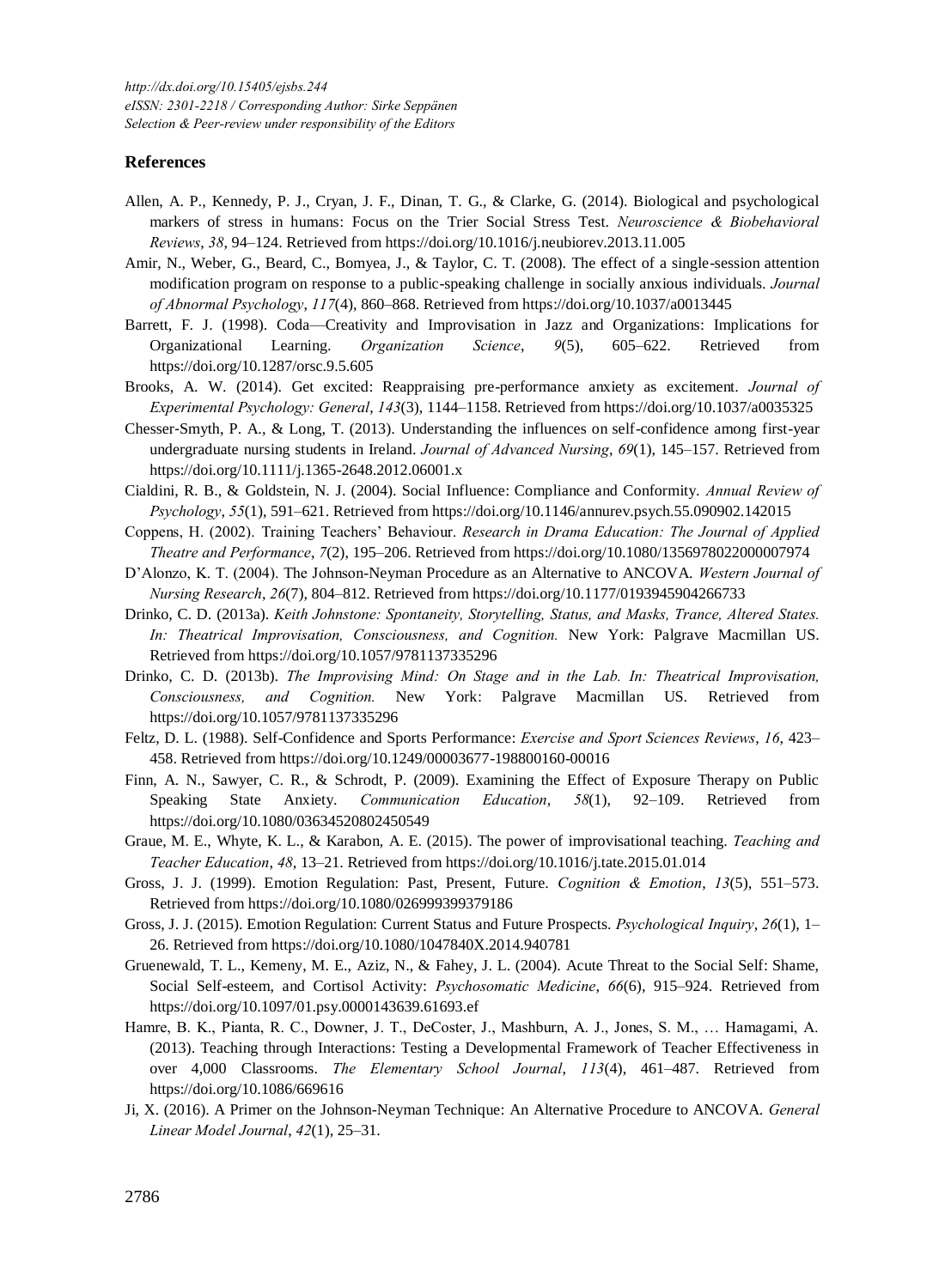*Selection & Peer-review under responsibility of the Editors* 

- Johnson, P. O., & Neyman, J. (1936). Tests of certain linear hypotheses and their application to some educational problems. *Statistical Research Memoirs*, *1*, 57–93.
- Johnson, T. R. (2016). Violation of the homogeneity of regression slopes assumption in ANCOVA for twogroup pre-post designs: Tutorial on a modified Johnson-Neyman procedure. *The Quantitative Methods for Psychology*, *12*(3), 253–263. Retrieved from https://doi.org/10.20982/tqmp.12.3.p253
- Johnstone, K. (1985). *Impro. Improvisation and the Theatre.* London: Faber.
- Johnstone, K. (1999). *Impro for Storytellers: Theatresports and the Art of Making Things Happen* (Main edition). London: Faber & Faber.
- Kalisch, R., Wiech, K., Critchley, H. D., Seymour, B., O'Doherty, J. P., Oakley, D. A., Allen, P., Dolan, R. J. (2005). Anxiety Reduction through Detachment: Subjective, Physiological, and Neural Effects. *Journal of Cognitive Neuroscience*, *17*(6), 874–883. Retrieved from https://doi.org/10.1162/0898929054021184
- Kirschbaum, C., Pirke, K.-M., & Hellhammer, D. H. (1993). The 'Trier Social Stress Test' A Tool for Investigating Psychobiological Stress Responses in a Laboratory Setting. *Neuropsychobiology*, *28*(1–2), 76–81. Retrieved from https://doi.org/10.1159/000119004
- Klucharev, V., Hytönen, K., Rijpkema, M., Smidts, A., & Fernández, G. (2009). Reinforcement Learning Signal Predicts Social Conformity. *Neuron*, *61*(1), 140–151. Retrieved from https://doi.org/10.1016/j.neuron.2008.11.027
- Lazar, A. A., Gansky, S. A., Halstead, D. D., Slajs, A., & Weintraub, J. A. (2013). Improving Patient Care Using the Johnson-Neyman Analysis of Heterogeneity of Treatment Effects According to Individuals' Baseline Characteristics. *Journal of Dental, Oral and Craniofacial Epidemiology*, *1*(3), 19–33.
- Lehtonen, A., Kaasinen, M., Karjalainen-Väkevä, M., & Toivanen, T. (2016). Promoting Creativity in Teaching Drama. *Procedia - Social and Behavioral Sciences*, *217*, 558–566. Retrieved from https://doi.org/10.1016/j.sbspro.2016.02.046
- Lobman, C. (2005). "Yes And": The Uses of Improvisation for Early Childhood Professional Development. *Journal of Early Childhood Teacher Education*, *26*(3), 305–319. Retrieved from https://doi.org/10.1080/10901020500371353
- Lobman, C. (2006). Improvisation: An analytic tool for examining teacher-child interactions in the early childhood classroom. *Early Childhood Research Quarterly*, *21*(4), 455–470. Retrieved from https://doi.org/10.1016/j.ecresq.2006.09.004
- Lobman, C. (2014). "I Feel Nervous . . . Very Nervous" Addressing Test Anxiety in Inner City Schools Through Play and Performance. *Urban Education*, *49*(3), 329–359. Retrieved from https://doi.org/10.1177/0042085913478621
- Maples, J. (2007). English Class at the Improv: Using Improvisation to Teach Middle School Students Confidence, Community, and Content. *Clearing House*, *80*(6), 273–277.
- Mashburn, A. J., Pianta, R. C., Hamre, B. K., Downer, J. T., Barbarin, O. A., Bryant, D., Burchinal, M., Early, D. M., Howes, C. (2008). Measures of Classroom Quality in Prekindergarten and Children's Development of Academic, Language, and Social Skills. *Child Development*, *79*(3), 732–749. Retrieved from https://doi.org/10.1111/j.1467-8624.2008.01154.x
- Mason, M., Magee, J. C., & Fiske, S. T. (2014). Neural Substrates of Social Status Inference: Roles of Medial Prefrontal Cortex and Superior Temporal Sulcus. *Journal of Cognitive Neuroscience*, *26*(5), 1131–1140. Retrieved from https://doi.org/10.1162/jocn\_a\_00553
- McRae, K. (2016). Cognitive emotion regulation: a review of theory and scientific findings. *Current Opinion in Behavioral Sciences*, *10*, 119–124. Retrieved from https://doi.org/10.1016/j.cobeha.2016.06.004
- Muhonen, H., Rasku-Puttonen, H., Pakarinen, E., Poikkeus, A.-M., & Lerkkanen, M.K. (2016). Scaffolding through dialogic teaching in early school classrooms. *Teaching and Teacher Education*, *55*, 143–154. Retrieved from https://doi.org/10.1016/j.tate.2016.01.007
- Novák, J. (2017). *Improvisaatiolla rohkeutta esiintymiseen? Opettajaksi opiskelevien kokemuksia improvisaatiokurssilta*. University of Turku, Turku, Finland. Retrieved from http://www.utupub.fi/handle/10024/143453